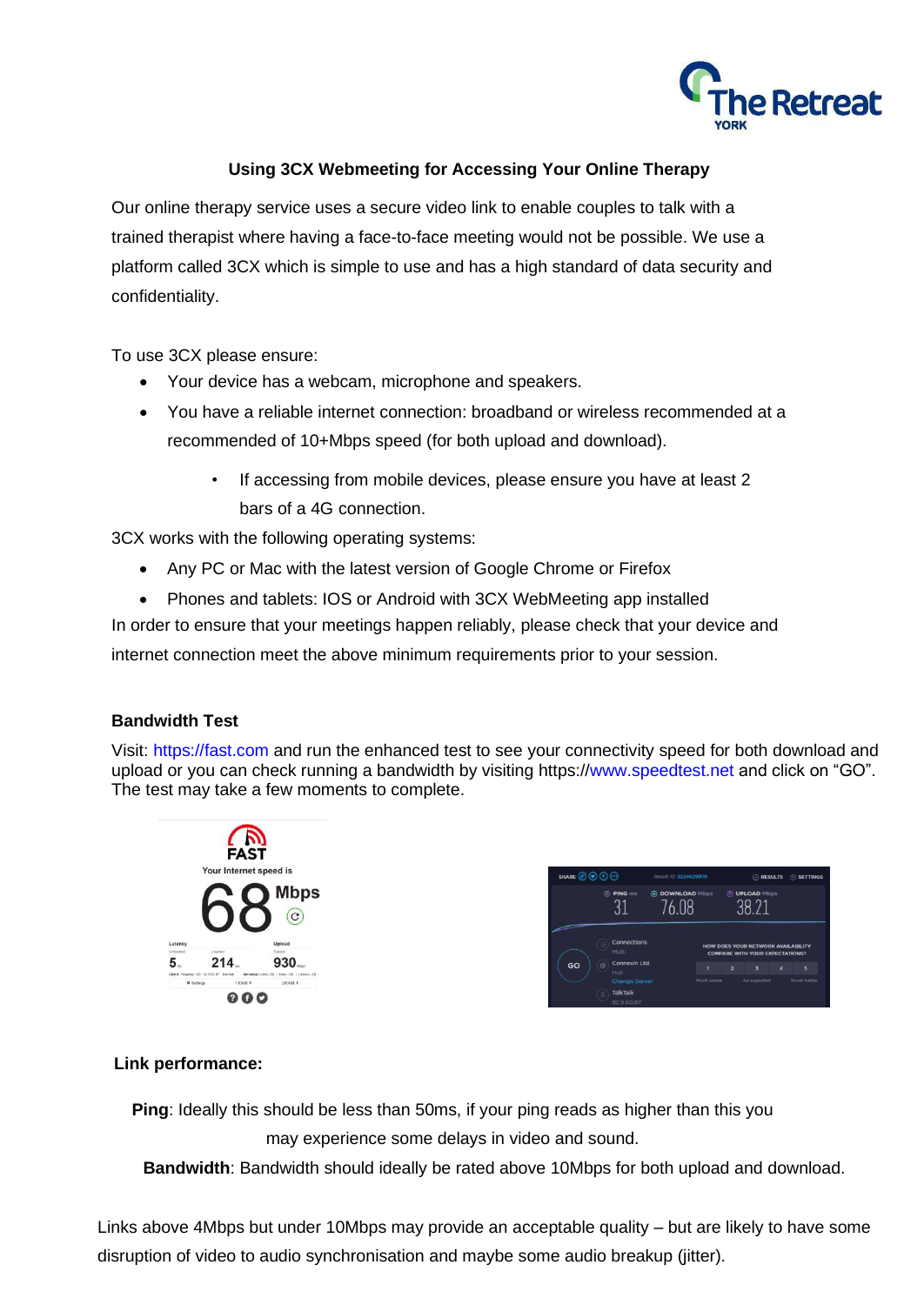# **What do I do if………..**

### **…Please ensure you are using one of the following:**

- A working current PC with Google Chrome or Firefox web browser
- A current mobile device Android or Apple IOS with 3CX Webmeeting application installed

## **…I have a poor connection (audio or video dropping)**

If you are experiencing connection issues, please follow the instructions above to test your bandwidth meets the recommended 10+Mbps speed.

If accessing from mobile devices, please ensure you have at least 2 consistent bars of 4G connection. Also run the speednet https:/[/www.speedtest.net](http://www.speedtest.net/) or fast tests [https://fast.com](https://fast.com/) to check your connectivity is strong and consistent.

If your bandwidth meets the above speeds and you are experiencing issues you may find the following helps:

- Close all background applications and programs that may be running.
	- □ In particular close any other video calling applications, email and media streaming apps (Spotify or Netflix etc).
- If you are on a wireless connection, get as close to your wireless router as possible or connect directly to the router using an Ethernet cable.

If you are still experiencing issues, contact your Internet Service provider.



When logged in your screen may look similar to that below: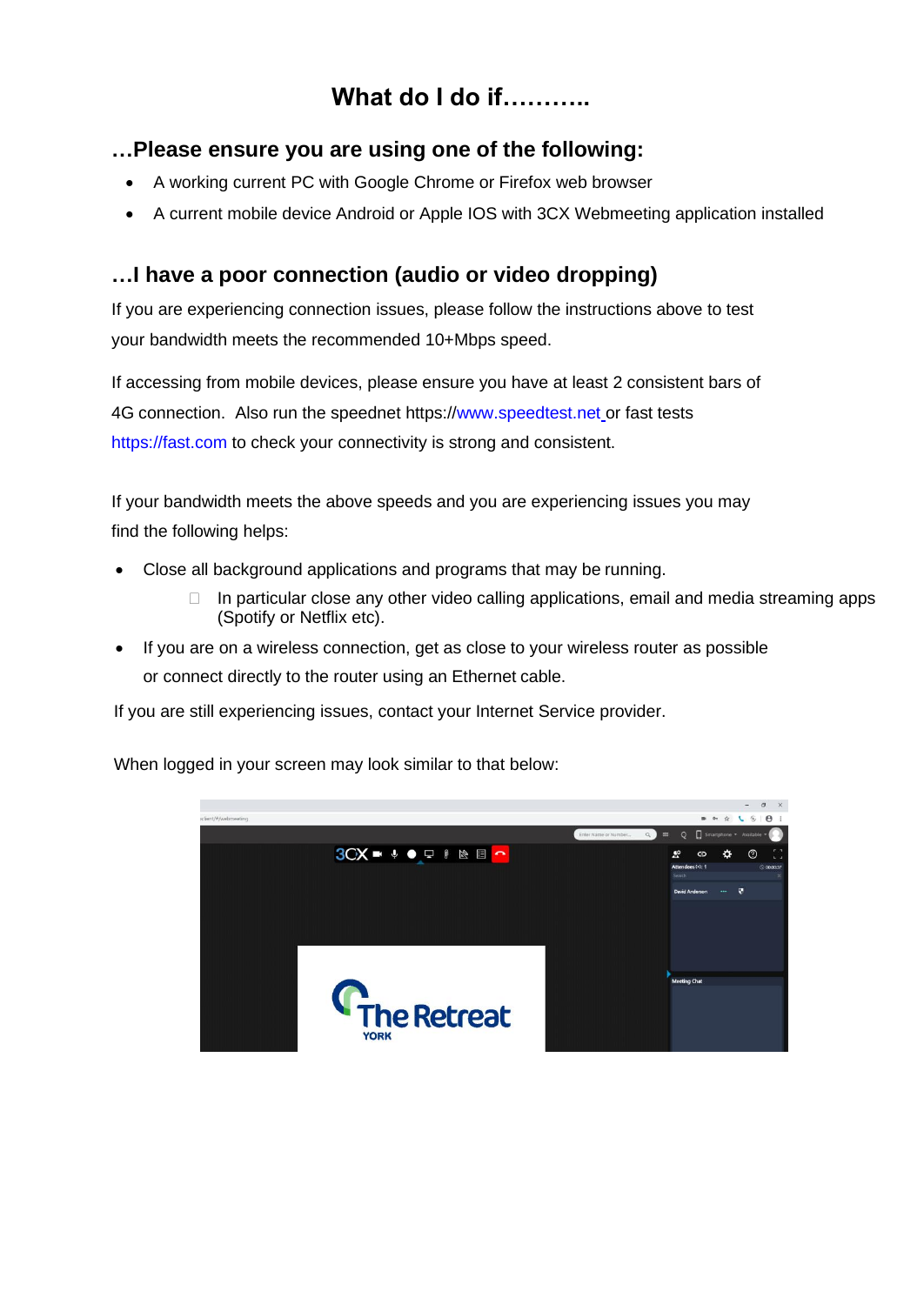# **The audio isn't working**

When you receive your Email invite to the Video therapy session it will include a weblink – detailed "participant joining link" make sure this link is pasted into a fresh browser tab – and you have ALLOWED any browser warning messages for access to your: Microphone, Camera and Speaker.

A working connection will show allowed access to all in your browser – similar to the image below:



## **The video isn't working**

Please check that your camera is not being used by another application by closing all other open programs. You may need to restart your computer.

You can check your video settings to ensure the correct camera is selected and ensure video is not turned off. Select the video tab on the left side of the settings menu:

# **Adjusting Audio and Video quality:**

If you find that your link is working but wish to adjust the quality – then selecting the cog icon will allow access to control your own audio and video settings. We recommend the default settings (no changes) – but you may wish to adjust the sensitivity of your microphone or quality of the camera/picture image in this section.